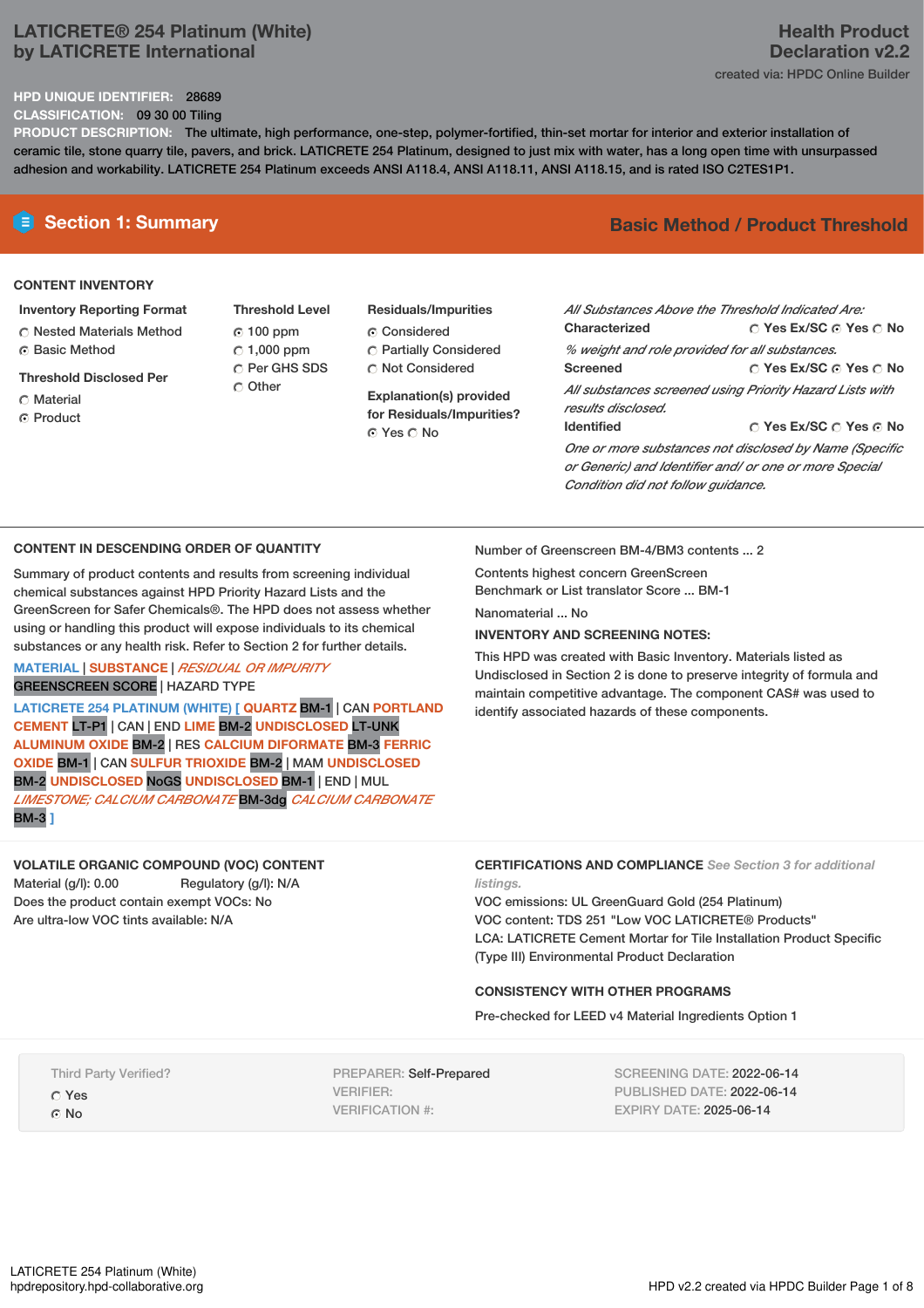This section lists contents in a product based on specific threshold(s) and reports detailed health information including hazards. This HPD uses the *inventory method indicated above, which is one of three possible methods:*

- *Basic Inventory method with Product-level threshold.*
- *Nested Material Inventory method with Product-level threshold*
- *Nested Material Inventory method with individual Material-level thresholds*

Definitions and requirements for the three inventory methods and requirements for each data field can be found in the HPD Open Standard version 2.2, *available on the HPDC website at: [www.hpd-collaborative.org/hpd-2-2-standard](https://www.hpd-collaborative.org/hpd-2-2-standard)*

## **LATICRETE 254 PLATINUM (WHITE)**

PRODUCT THRESHOLD: 100 ppm RESIDUALS AND IMPURITIES CONSIDERED: Yes

RESIDUALS AND IMPURITIES NOTES: Residuals and impurities are measured by quantitative methods and are only displayed when they are potentially greater than 100 ppm.

OTHER PRODUCT NOTES: See SDS at https://laticrete.com for occupational exposure information.

# **QUARTZ** ID: **14808-60-7** HAZARD SCREENING METHOD: **Pharos Chemical and Materials Library** HAZARD SCREENING DATE: **2022-06-14 15:16:51**

|                         |                                          | TIAZAND SUNEENING METHOD. T <b>rigius Ultiniual and Matthals Eibiary</b> Thazand SunEening Date. <b>Zuzz-00-14 13.10.31</b> |  |  |
|-------------------------|------------------------------------------|-----------------------------------------------------------------------------------------------------------------------------|--|--|
| $\%: 50.0000 - 60.0000$ | $GS:$ BM-1                               | <b>RC: None</b><br>NANO: No<br><b>SUBSTANCE ROLE: Filler</b>                                                                |  |  |
| <b>HAZARD TYPE</b>      | <b>AGENCY AND LIST TITLES</b>            | <b>WARNINGS</b>                                                                                                             |  |  |
| <b>CAN</b>              | <b>US CDC - Occupational Carcinogens</b> | Occupational Carcinogen                                                                                                     |  |  |
| <b>CAN</b>              | CA EPA - Prop 65                         | Carcinogen - specific to chemical form or exposure route                                                                    |  |  |
| CAN                     | US NIH - Report on Carcinogens           | Known to be Human Carcinogen (respirable size -<br>occupational setting)                                                    |  |  |
| CAN                     | <b>MAK</b>                               | Carcinogen Group 1 - Substances that cause cancer in<br>man                                                                 |  |  |
| <b>CAN</b>              | <b>IARC</b>                              | Group 1 - Agent is carcinogenic to humans - inhaled from<br>occupational sources                                            |  |  |
| <b>CAN</b>              | <b>IARC</b>                              | Group 1 - Agent is Carcinogenic to humans                                                                                   |  |  |
| <b>CAN</b>              | GHS - Japan                              | H350 - May cause cancer [Carcinogenicity - Category 1A]                                                                     |  |  |
| <b>CAN</b>              | GHS - Australia                          | H350i - May cause cancer by inhalation [Carcinogenicity -<br>Category 1A or 1B]                                             |  |  |
| <b>CAN</b>              | <b>GHS - New Zealand</b>                 | Carcinogenicity category 1                                                                                                  |  |  |

SUBSTANCE NOTES: The amount of this component may vary based on plant of manufacture.

| <b>PORTLAND CEMENT</b> |                                                                |                 |                                       | ID: 65997-15-1                                         |
|------------------------|----------------------------------------------------------------|-----------------|---------------------------------------|--------------------------------------------------------|
|                        | HAZARD SCREENING METHOD: Pharos Chemical and Materials Library |                 |                                       | HAZARD SCREENING DATE: 2022-06-14 15:16:52             |
| %: $35.0000 - 45.0000$ | <b>GS: LT-P1</b>                                               | <b>RC: None</b> | NANO: No                              | <b>SUBSTANCE ROLE: Binder</b>                          |
| <b>HAZARD TYPE</b>     | <b>AGENCY AND LIST TITLES</b>                                  |                 | <b>WARNINGS</b>                       |                                                        |
| CAN                    | <b>MAK</b>                                                     |                 | but not sufficient for classification | Carcinogen Group 3B - Evidence of carcinogenic effects |
| <b>END</b>             | <b>TEDX - Potential Endocrine Disruptors</b>                   |                 | <b>Potential Endocrine Disruptor</b>  |                                                        |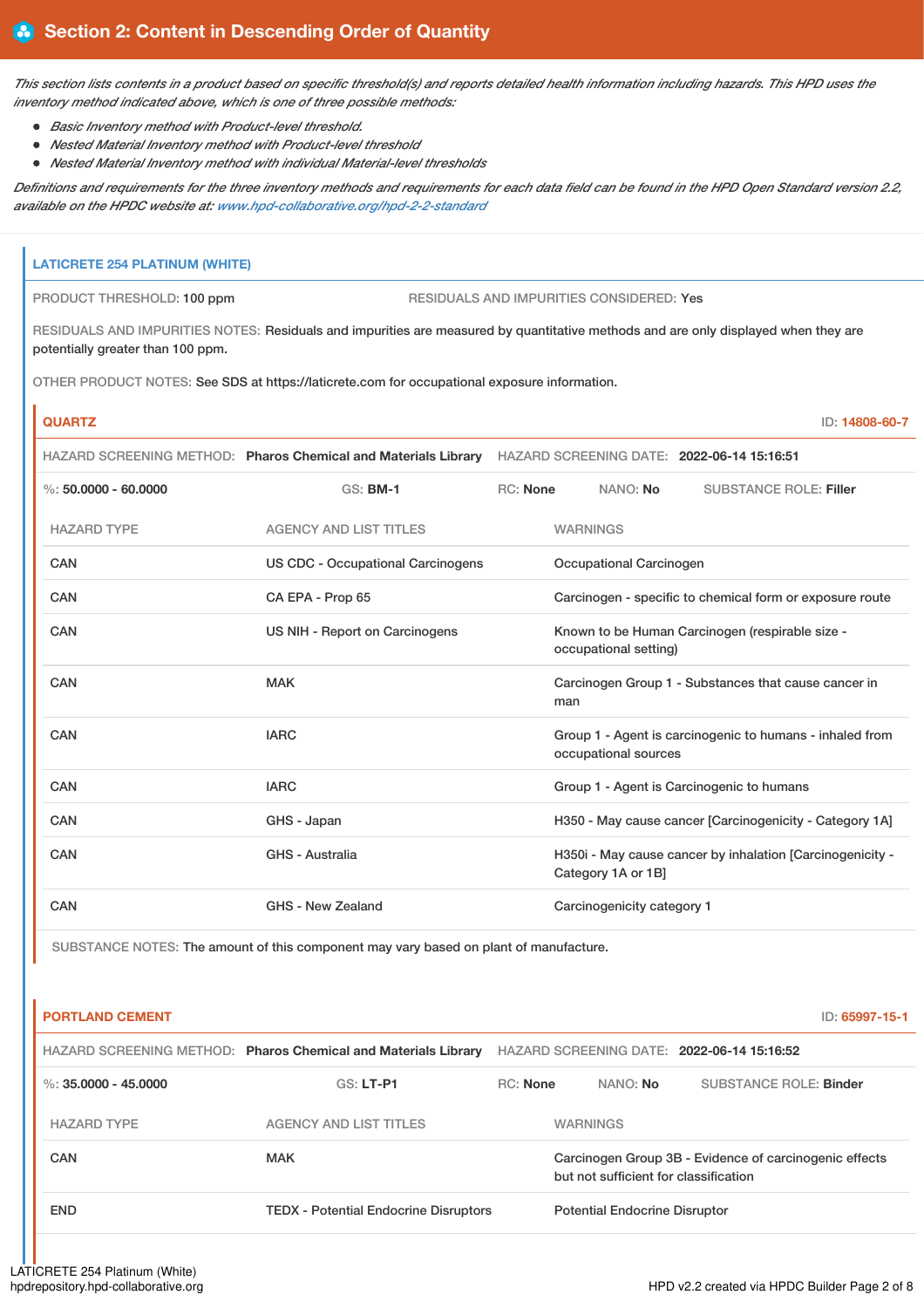SUBSTANCE NOTES: The amount of this component may vary based on plant of manufacture.

| <b>LIME</b>              |                                                                                                                                        |                      |          |                                                | ID: 1305-78-8          |
|--------------------------|----------------------------------------------------------------------------------------------------------------------------------------|----------------------|----------|------------------------------------------------|------------------------|
|                          | HAZARD SCREENING METHOD: Pharos Chemical and Materials Library                                                                         |                      |          | HAZARD SCREENING DATE: 2022-06-14 15:16:52     |                        |
| %: $24.0000 - 32.0000$   | <b>GS: BM-2</b>                                                                                                                        | <b>RC: None</b>      | NANO: No | <b>SUBSTANCE ROLE: Binder</b>                  |                        |
| <b>HAZARD TYPE</b>       | <b>AGENCY AND LIST TITLES</b>                                                                                                          | <b>WARNINGS</b>      |          |                                                |                        |
| None found               |                                                                                                                                        |                      |          | No warnings found on HPD Priority Hazard Lists |                        |
|                          | SUBSTANCE NOTES: The amount of this component may vary based on plant of manufacture.                                                  |                      |          |                                                |                        |
|                          |                                                                                                                                        |                      |          |                                                |                        |
| <b>UNDISCLOSED</b>       |                                                                                                                                        |                      |          |                                                | <b>ID: Undisclosed</b> |
|                          | HAZARD SCREENING METHOD: Pharos Chemical and Materials Library HAZARD SCREENING DATE: 2022-06-14 15:16:53                              |                      |          |                                                |                        |
| %: $7.0000 - 12.0000$    | GS: LT-UNK                                                                                                                             | <b>RC: None</b>      | NANO: No | SUBSTANCE ROLE: Polymer species                |                        |
| <b>HAZARD TYPE</b>       | <b>AGENCY AND LIST TITLES</b>                                                                                                          | <b>WARNINGS</b>      |          |                                                |                        |
| None found               |                                                                                                                                        |                      |          | No warnings found on HPD Priority Hazard Lists |                        |
|                          | SUBSTANCE NOTES: The amount of this component may vary based on plant of manufacture. This product is shown as undisclosed to preserve |                      |          |                                                |                        |
|                          | integrity of formula and maintain competitive advantage. The component CAS # was used to identify associated hazards.                  |                      |          |                                                |                        |
| <b>ALUMINUM OXIDE</b>    |                                                                                                                                        |                      |          |                                                | ID: 1344-28-1          |
|                          | HAZARD SCREENING METHOD: Pharos Chemical and Materials Library                                                                         |                      |          | HAZARD SCREENING DATE: 2022-06-14 15:16:53     |                        |
| %: $0.7500 - 3.5000$     | <b>GS: BM-2</b>                                                                                                                        | RC: None             | NANO: No | <b>SUBSTANCE ROLE: Binder</b>                  |                        |
| <b>HAZARD TYPE</b>       | <b>AGENCY AND LIST TITLES</b>                                                                                                          | <b>WARNINGS</b>      |          |                                                |                        |
| <b>RES</b>               | <b>AOEC - Asthmagens</b>                                                                                                               |                      |          | Asthmagen (Rs) - sensitizer-induced            |                        |
|                          | SUBSTANCE NOTES: The amount of this component may vary based on plant of manufacture.                                                  |                      |          |                                                |                        |
|                          |                                                                                                                                        |                      |          |                                                |                        |
| <b>CALCIUM DIFORMATE</b> |                                                                                                                                        |                      |          |                                                | ID: 544-17-2           |
|                          |                                                                                                                                        |                      |          |                                                |                        |
|                          | HAZARD SCREENING METHOD: Pharos Chemical and Materials Library HAZARD SCREENING DATE: 2022-06-14 15:16:54                              |                      |          |                                                |                        |
| $\%$ : 0.7000 - 1.0000   | <b>GS: BM-3</b>                                                                                                                        | RC: None<br>NANO: No |          | SUBSTANCE ROLE: Processing regulator           |                        |
| <b>HAZARD TYPE</b>       | <b>AGENCY AND LIST TITLES</b>                                                                                                          | <b>WARNINGS</b>      |          |                                                |                        |
| None found               |                                                                                                                                        |                      |          | No warnings found on HPD Priority Hazard Lists |                        |
|                          |                                                                                                                                        |                      |          |                                                |                        |
|                          | SUBSTANCE NOTES: The amount of this component may vary based on plant of manufacture.                                                  |                      |          |                                                |                        |
| <b>FERRIC OXIDE</b>      |                                                                                                                                        |                      |          |                                                | ID: 1309-37-1          |
|                          | HAZARD SCREENING METHOD: Pharos Chemical and Materials Library HAZARD SCREENING DATE: 2022-06-14 15:16:54                              |                      |          |                                                |                        |
| $\%$ : 0.4000 - 5.0000   | <b>GS: BM-1</b>                                                                                                                        | RC: None             | NANO: No | <b>SUBSTANCE ROLE: Binder</b>                  |                        |
|                          |                                                                                                                                        |                      |          |                                                |                        |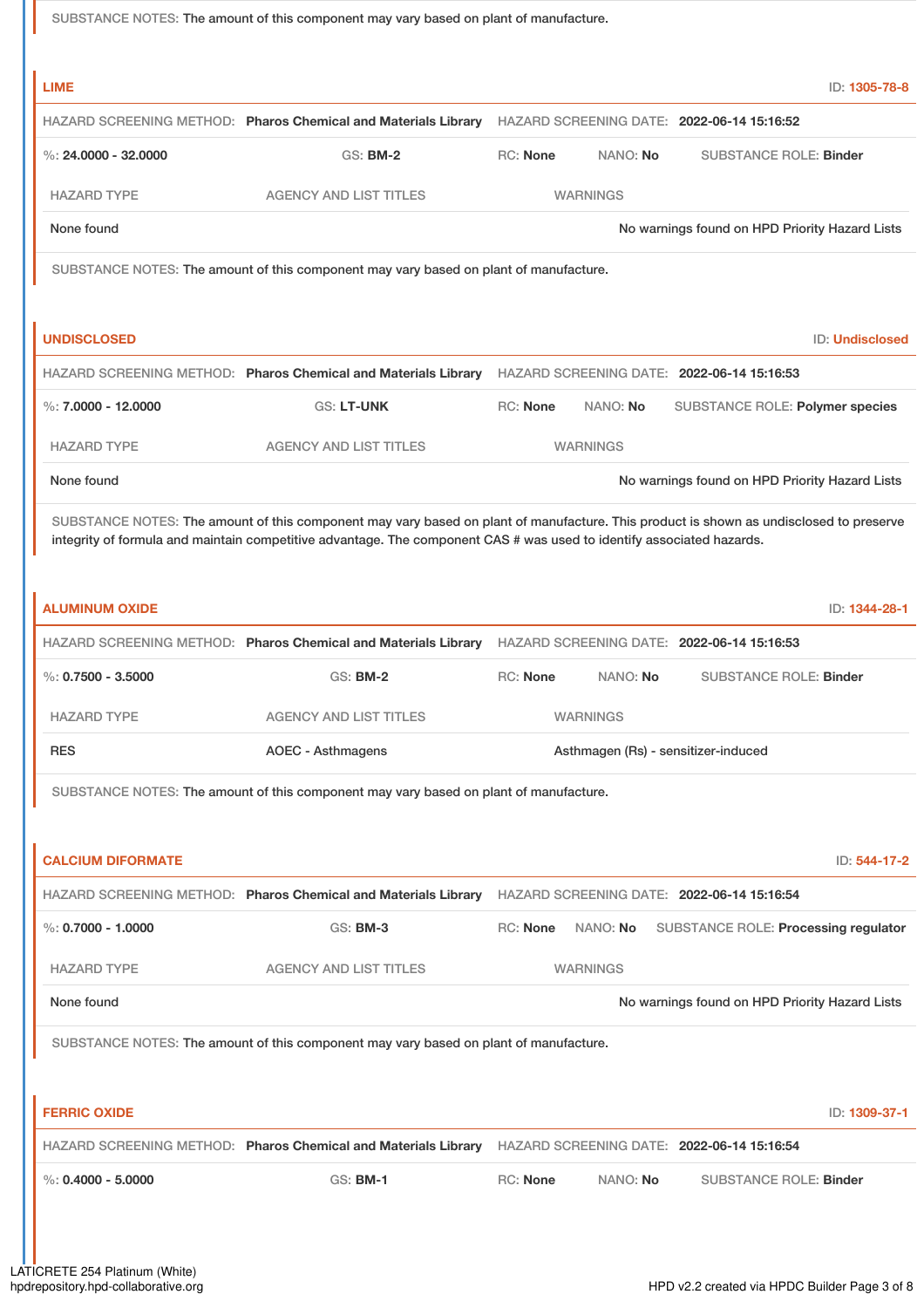| <b>HAZARD TYPE</b>     | <b>AGENCY AND LIST TITLES</b>                                                         | <b>WARNINGS</b>                                                                                                                                                                                                                                                 |  |
|------------------------|---------------------------------------------------------------------------------------|-----------------------------------------------------------------------------------------------------------------------------------------------------------------------------------------------------------------------------------------------------------------|--|
| <b>CAN</b>             | <b>MAK</b>                                                                            | Carcinogen Group 3B - Evidence of carcinogenic effects<br>but not sufficient for classification                                                                                                                                                                 |  |
|                        | SUBSTANCE NOTES: The amount of this component may vary based on plant of manufacture. |                                                                                                                                                                                                                                                                 |  |
| <b>SULFUR TRIOXIDE</b> |                                                                                       | ID: 7446-11-9                                                                                                                                                                                                                                                   |  |
|                        |                                                                                       | HAZARD SCREENING METHOD: Pharos Chemical and Materials Library HAZARD SCREENING DATE: 2022-06-14 15:16:55                                                                                                                                                       |  |
| %: $0.4000 - 5.0000$   | <b>GS: BM-2</b>                                                                       | <b>RC: None</b><br>NANO: No<br><b>SUBSTANCE ROLE: Binder</b>                                                                                                                                                                                                    |  |
| <b>HAZARD TYPE</b>     | <b>AGENCY AND LIST TITLES</b>                                                         | <b>WARNINGS</b>                                                                                                                                                                                                                                                 |  |
| <b>MAM</b>             | US EPA - EPCRA Extremely Hazardous<br><b>Substances</b>                               | <b>Extremely Hazardous Substances</b>                                                                                                                                                                                                                           |  |
|                        | SUBSTANCE NOTES: The amount of this component may vary based on plant of manufacture. |                                                                                                                                                                                                                                                                 |  |
| <b>UNDISCLOSED</b>     |                                                                                       | ID: Undisclosed                                                                                                                                                                                                                                                 |  |
|                        |                                                                                       | HAZARD SCREENING METHOD: Pharos Chemical and Materials Library HAZARD SCREENING DATE: 2022-06-14 15:16:55                                                                                                                                                       |  |
| %: $0.2000 - 0.5000$   | <b>GS: BM-2</b>                                                                       | RC: None<br>NANO: No<br>SUBSTANCE ROLE: Processing regulator                                                                                                                                                                                                    |  |
| <b>HAZARD TYPE</b>     | <b>AGENCY AND LIST TITLES</b>                                                         | <b>WARNINGS</b>                                                                                                                                                                                                                                                 |  |
| None found             |                                                                                       | No warnings found on HPD Priority Hazard Lists                                                                                                                                                                                                                  |  |
|                        |                                                                                       | SUBSTANCE NOTES: The amount of this component may vary based on plant of manufacture. This product is shown as undisclosed to preserve<br>integrity of formula and maintain competitive advantage. The component CAS # was used to identify associated hazards. |  |
| <b>UNDISCLOSED</b>     |                                                                                       | ID: Undisclosed                                                                                                                                                                                                                                                 |  |
|                        | HAZARD SCREENING METHOD: Pharos Chemical and Materials Library                        | HAZARD SCREENING DATE: 2022-06-14 15:16:56                                                                                                                                                                                                                      |  |
| %: $0.1000 - 0.3000$   | <b>GS: NoGS</b>                                                                       | RC: None<br>NANO: No<br>SUBSTANCE ROLE: Polymer species                                                                                                                                                                                                         |  |
| <b>HAZARD TYPE</b>     | <b>AGENCY AND LIST TITLES</b>                                                         | <b>WARNINGS</b>                                                                                                                                                                                                                                                 |  |
| None found             |                                                                                       | No warnings found on HPD Priority Hazard Lists                                                                                                                                                                                                                  |  |
|                        |                                                                                       | SUBSTANCE NOTES: The amount of this component may vary based on plant of manufacture. This product is shown as undisclosed to preserve<br>integrity of formula and maintain competitive advantage. The component CAS # was used to identify associated hazards. |  |
| <b>UNDISCLOSED</b>     |                                                                                       | <b>ID: Undisclosed</b>                                                                                                                                                                                                                                          |  |
|                        | HAZARD SCREENING METHOD: Pharos Chemical and Materials Library                        | HAZARD SCREENING DATE: 2022-06-14 15:16:56                                                                                                                                                                                                                      |  |
| %: $0.0050 - 0.0100$   | GS: <b>BM-1</b>                                                                       | RC: None NANO: No SUBSTANCE ROLE: Antimicrobial Pesticide                                                                                                                                                                                                       |  |
|                        |                                                                                       |                                                                                                                                                                                                                                                                 |  |
|                        |                                                                                       |                                                                                                                                                                                                                                                                 |  |
|                        |                                                                                       |                                                                                                                                                                                                                                                                 |  |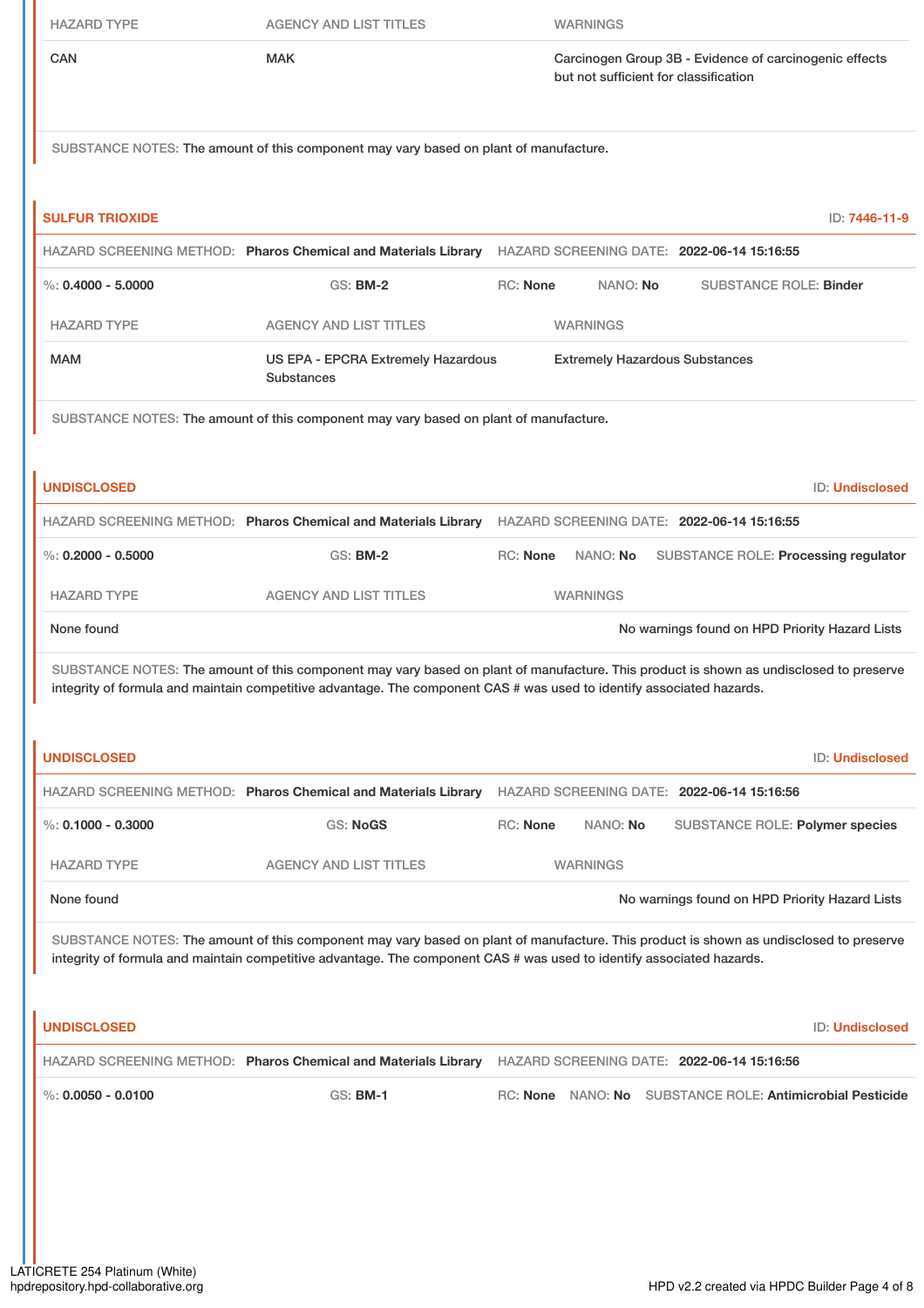| <b>HAZARD TYPE</b>                                                                                                                                                                                                                                              | <b>AGENCY AND LIST TITLES</b>                                                                             |                 | <b>WARNINGS</b>                      |                                                |               |
|-----------------------------------------------------------------------------------------------------------------------------------------------------------------------------------------------------------------------------------------------------------------|-----------------------------------------------------------------------------------------------------------|-----------------|--------------------------------------|------------------------------------------------|---------------|
| <b>END</b>                                                                                                                                                                                                                                                      | <b>TEDX - Potential Endocrine Disruptors</b>                                                              |                 | <b>Potential Endocrine Disruptor</b> |                                                |               |
| <b>MUL</b>                                                                                                                                                                                                                                                      | German FEA - Substances Hazardous to<br>Waters                                                            |                 | Class 3 - Severe Hazard to Waters    |                                                |               |
| SUBSTANCE NOTES: The amount of this material may vary based on plant of manufacture. This product is shown as undisclosed to preserve<br>integrity of formula and maintain competitive advantage. The component CAS# was used to identify associated hazards.   |                                                                                                           |                 |                                      |                                                |               |
| <b>LIMESTONE; CALCIUM CARBONATE</b>                                                                                                                                                                                                                             |                                                                                                           |                 |                                      |                                                | ID: 1317-65-3 |
|                                                                                                                                                                                                                                                                 | HAZARD SCREENING METHOD: Pharos Chemical and Materials Library HAZARD SCREENING DATE: 2022-06-14 15:16:57 |                 |                                      |                                                |               |
| %: Impurity/Residual                                                                                                                                                                                                                                            | GS: BM-3dg                                                                                                | <b>RC: None</b> | NANO: No                             | SUBSTANCE ROLE: Impurity/Residual              |               |
| <b>HAZARD TYPE</b>                                                                                                                                                                                                                                              | <b>AGENCY AND LIST TITLES</b>                                                                             |                 | <b>WARNINGS</b>                      |                                                |               |
| None found                                                                                                                                                                                                                                                      |                                                                                                           |                 |                                      | No warnings found on HPD Priority Hazard Lists |               |
| SUBSTANCE NOTES: The amount of this component may vary based on plant of manufacture. This product is shown as undisclosed to preserve<br>integrity of formula and maintain competitive advantage. The component CAS # was used to identify associated hazards. |                                                                                                           |                 |                                      |                                                |               |
| <b>CALCIUM CARBONATE</b>                                                                                                                                                                                                                                        |                                                                                                           |                 |                                      |                                                | ID: 471-34-1  |
|                                                                                                                                                                                                                                                                 | HAZARD SCREENING METHOD: Pharos Chemical and Materials Library HAZARD SCREENING DATE: 2022-06-14 15:16:57 |                 |                                      |                                                |               |
| %: Impurity/Residual                                                                                                                                                                                                                                            | <b>GS: BM-3</b>                                                                                           | <b>RC: None</b> | NANO: No                             | <b>SUBSTANCE ROLE: Impurity/Residual</b>       |               |
| <b>HAZARD TYPE</b>                                                                                                                                                                                                                                              | <b>AGENCY AND LIST TITLES</b>                                                                             |                 | <b>WARNINGS</b>                      |                                                |               |
| None found                                                                                                                                                                                                                                                      |                                                                                                           |                 |                                      | No warnings found on HPD Priority Hazard Lists |               |

SUBSTANCE NOTES: The amount of this component may vary based on plant of manufacture. This product is shown as undisclosed to preserve integrity of formula and maintain competitive advantage. The component CAS # was used to identify associated hazards.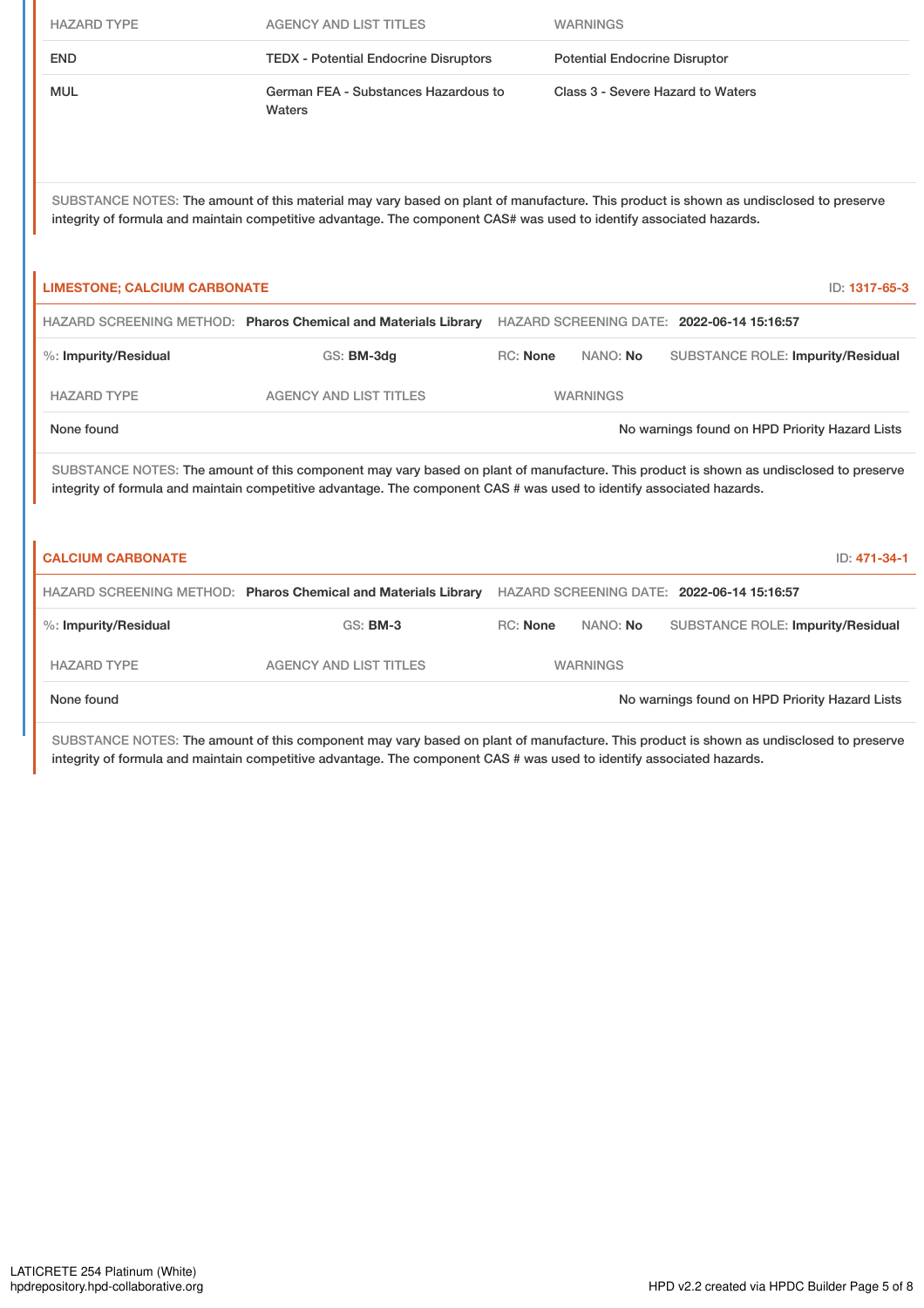This section lists applicable certification and standards compliance information for VOC emissions and VOC content. Other types of health or *environmental performance testing or certifications completed for the product may be provided.*

| <b>VOC EMISSIONS</b>                                                                                                                                                                                                                                 | UL GreenGuard Gold (254 Platinum)             |                     |                                            |  |  |
|------------------------------------------------------------------------------------------------------------------------------------------------------------------------------------------------------------------------------------------------------|-----------------------------------------------|---------------------|--------------------------------------------|--|--|
| CERTIFYING PARTY: Third Party<br>APPLICABLE FACILITIES: Applies to All Facilities.<br><b>CERTIFICATE URL:</b><br>http://certificates.ulenvironment.com/default.aspx?<br>$id = 25428t = cs$                                                           | ISSUE DATE: 2009-07- EXPIRY DATE: 2021-<br>07 | 07-09               | <b>CERTIFIER OR LAB: UL</b><br>Environment |  |  |
| CERTIFICATION AND COMPLIANCE NOTES: Meets LEED v4.1 Credit "Low Emitting Materials" Emissions Requirements. This product was tested in<br>accordance with California Department of Public Health (CDPH) v1.2 in an office and classroom environment. |                                               |                     |                                            |  |  |
| <b>VOC CONTENT</b>                                                                                                                                                                                                                                   | <b>TDS 251 "Low VOC LATICRETE® Products"</b>  |                     |                                            |  |  |
| CERTIFYING PARTY: Self-declared                                                                                                                                                                                                                      | ISSUE DATE: 2020-08-                          | <b>EXPIRY DATE:</b> | <b>CERTIFIER OR LAB: LATICRETE</b>         |  |  |

APPLICABLE FACILITIES: Applies to All Facilities. CERTIFICATE URL: https://cdn.laticrete.com/~/media/support-and-

downloads/technical-datasheets/tds251.ashx

CERTIFICATION AND COMPLIANCE NOTES: Meets LEED v4.1 Credit "Low Emitting Materials" VOC Content Requirements per SCAQMD Rule 1168 (Tile Adhesive).

12

| <b>LCA</b>                                                                                 | <b>LATICRETE Cement Mortar for Tile Installation Product Specific (Type III)</b><br><b>Environmental Product Declaration</b> |                                 |                                            |
|--------------------------------------------------------------------------------------------|------------------------------------------------------------------------------------------------------------------------------|---------------------------------|--------------------------------------------|
| CERTIFYING PARTY: Third Party<br>APPLICABLE FACILITIES: Applies to All Facilities in North | <b>ISSUE DATE: 2016-11-</b><br>29                                                                                            | EXPIRY DATE: 2021-<br>$11 - 28$ | <b>CERTIFIER OR LAB: UL</b><br>Environment |
| America                                                                                    |                                                                                                                              |                                 |                                            |
| <b>CERTIFICATE URL:</b>                                                                    |                                                                                                                              |                                 |                                            |
| https://cdn.laticrete.com/~/media/environmental-product-                                   |                                                                                                                              |                                 |                                            |

data-sheets/cement-mortar-for-tile-installation.ashx

CERTIFICATION AND COMPLIANCE NOTES: Meets LEED v4.1 Credit "Building Product Disclosure and Optimization-Environmental Product Declarations" requirements as a Product Specific (Type III) EPD.

# **Section 4: Accessories**

This section lists related products or materials that the manufacturer requires or recommends for installation (such as adhesives or fasteners), maintenance, cleaning, or operations. For information relating to the contents of these related products, refer to their applicable Health Product *Declarations, if available.*

**WATER** HPD URL: **No HPD Available**

CONDITION WHEN RECOMMENDED OR REQUIRED AND/OR OTHER NOTES:

LATICRETE 254 Platinum (White) to be mixed with water only following mix ratio and directions as stated on product data sheet.

### ÐI **Section 5: General Notes**

LATICRETE® 254 Platinum (White) meets the Living Building Challenge v4.0 requirement that the product does not contain any of the Red Listed Materials or Chemicals. Specifically, LATICRETE 254 Platinum (White) does not contain the following: Antimicrobials (marketed with a health claim) •Alkylphenols and related compounds •Asbestos •Bisphenol A (BPA) and structural analogues •California Banned Solvents •Chlorinated Polymers, including Chlorinated polyethylene (CPE), Chlorinated Polyvinyl Chloride (CPVC), Chloroprene (neoprene monomer), Chlorosulfonated polyethylene (CSPE), Polyvinylidiene chloride (PVDC), and Polyvinyl Chloride (PVC) •Chlorobenzenes •Chlorofluorocarbons (CFCs) & Hydrochlorofluorocarbons (HCFCs) •Formaldehyde (added) • Monomeric, polymeric and organo-phosphate halogenated flame retardants (HFRs) •Organotin Compounds •Perfluorinated Compounds (PFCs) •Phthalates (orthophthalates) •Polychlorinated Biphenyls (PCBs) •Polycyclic Aromatic Hydrocarbons (PAH) •Short-Chain and Medium-Chain Chlorinated Paraffins •Toxic Heavy Metals - Arsenic, Cadmium, Chromium, Lead (added), and Mercury •Wood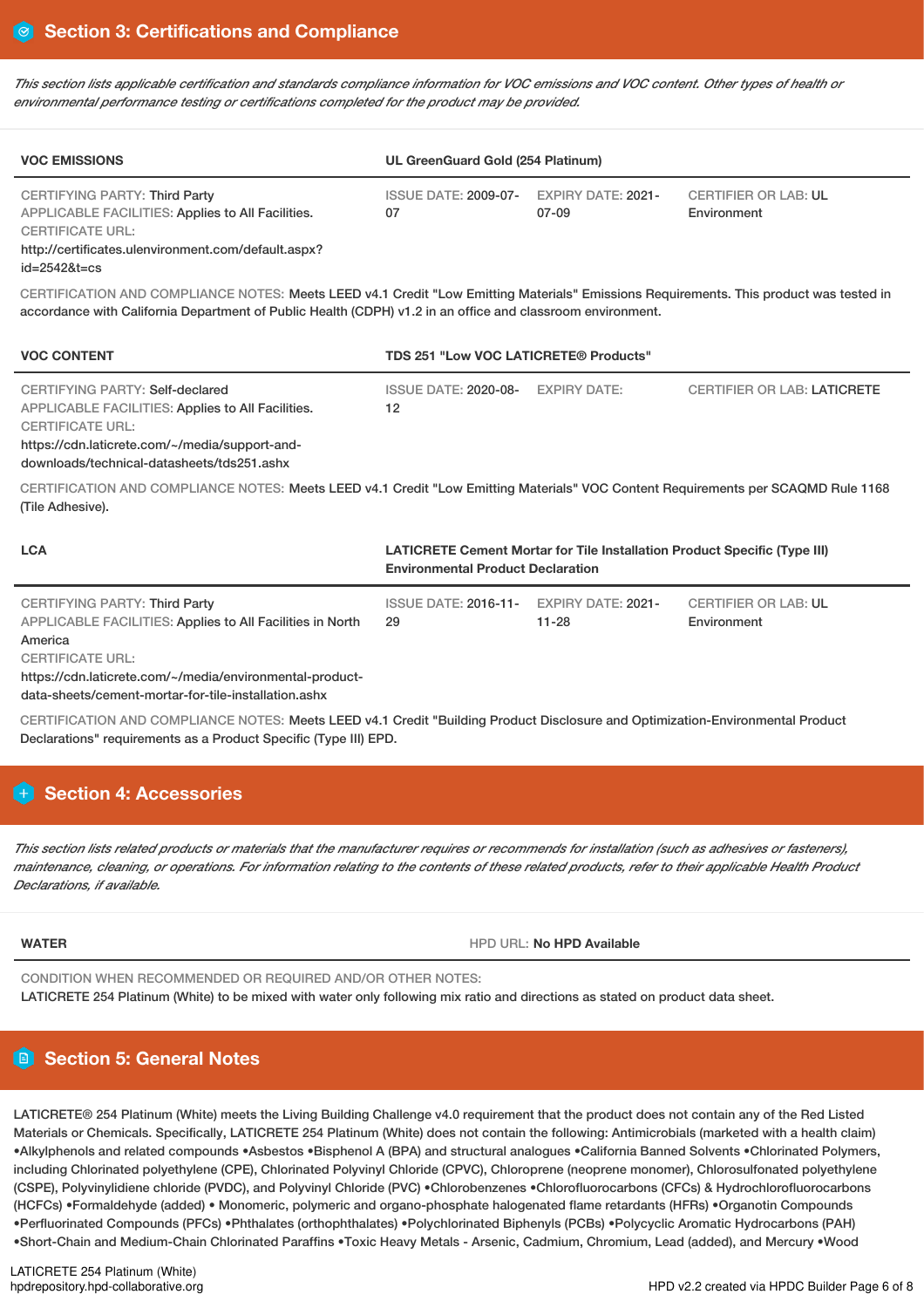treatments containing Creosote, Arsenic or Pentachlorophenol. See Section 1 for Volatile Organic Compounds (VOC) (wet applied products) information.